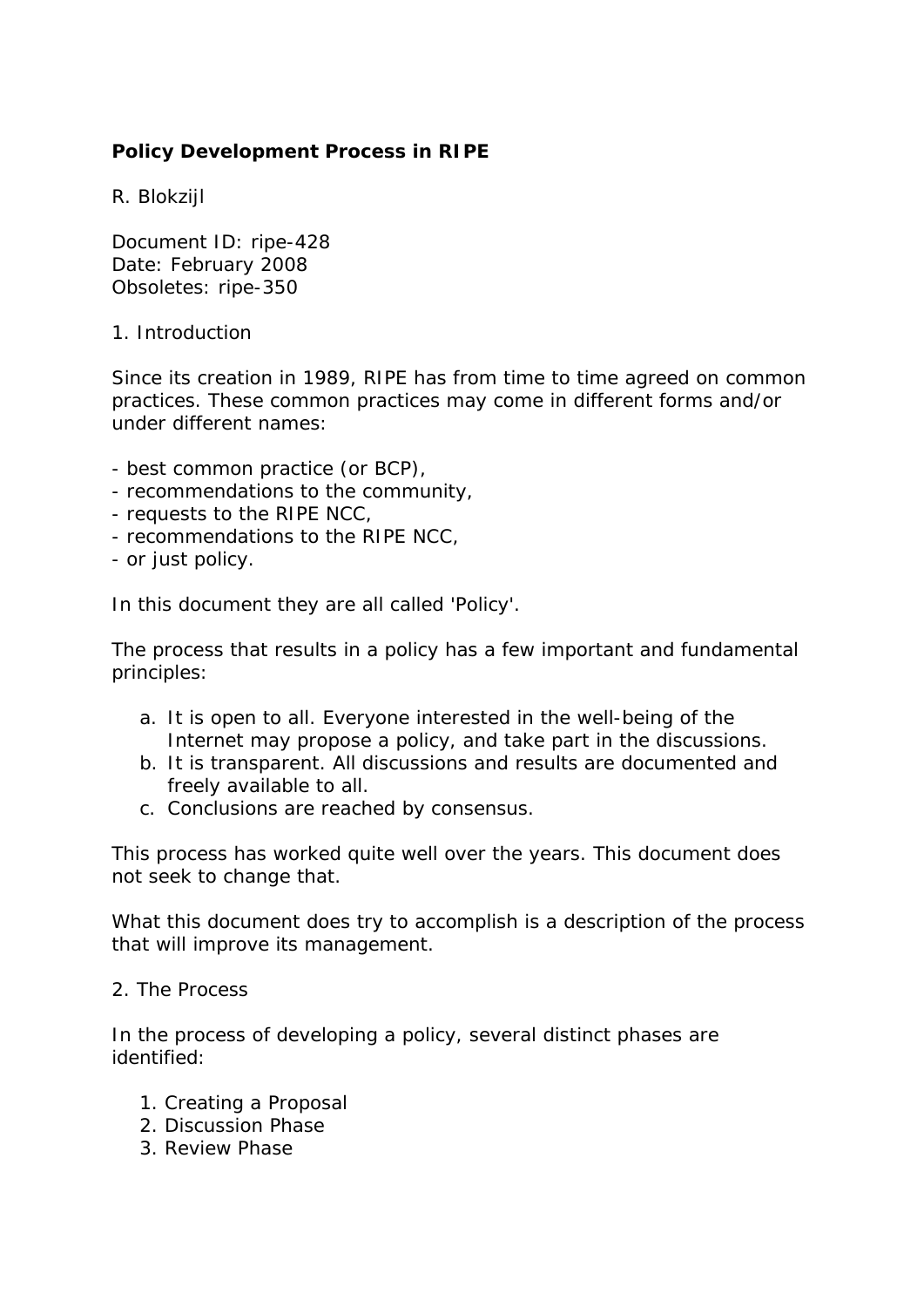### 4. Concluding Phase

These four phases are detailed below.

In the descriptions below, timelines are mentioned. They are proposed deadlines for the various stages. Individual proposals may choose to vary these, however the actual timescales must be documented.

In this process, the RIPE NCC (the RIPE community's secretariat) gives administrative support, such as:

- administering proposals
- publishing on relevant web pages
- tracking deadlines

Anyone who wants to draft a policy proposal may seek assistance from the RIPE NCC. The RIPE NCC will provide relevant facts, statistics and an assessment of the work involved in the implementation of a proposal. The RIPE NCC will also assist with the drafting of text if its editorial services are required.

The process flow is illustrated in a diagram, attached as Appendix A.

There are a number of points in the PDP at which disputes could arise. The PDP is designed so that compromises can be made and genuine consensus achieved; however, there are times when even the most reasonable and knowledgeable people are unable to agree. To achieve the goals of openness and fairness, such conflicts must be resolved through a process of open review and discussion. This is documented in Appendix C.

### 2.1 Creating a Proposal

Discussions may be started by anyone at any time. Participants are welcome to discuss broad ideas as well as make detailed policy proposals. Proposals are made using the Policy Proposal template, attached as Appendix B.

The template forms a structure for the proposal. It details the reason for the proposal and any perceived consequences of the proposal.

A proposal [i](#page-7-0)s usually submitted via the Chair<sup>i</sup> of the relevant RIPE working group. If the proposer<sup>[ii](#page-7-1)</sup> is not certain which working group is appropriate for discussion of the proposal, they can send the proposal to the RIPE Chair at <policy-proposal@ripe.net>.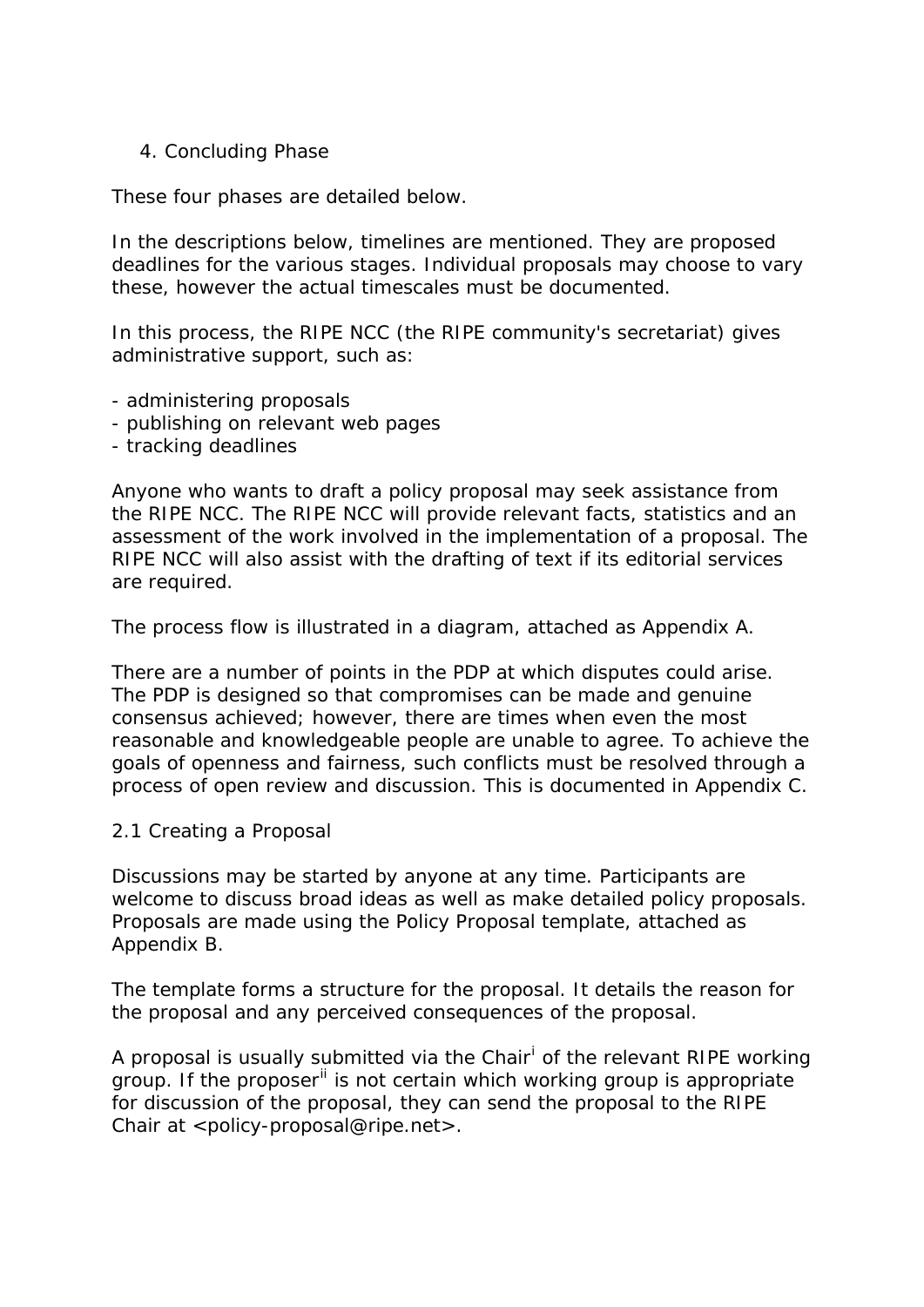The RIPE NCC identifies each proposal with a number and publishes them on a dedicated webpage. This web page contains the version history and the status of all proposals. A proposal can have the following status:

- Open for Discussion
- Accepted
- Withdrawn

## 2.2 Discussion Phase

Once a proposal has been submitted, it will be announced on the Policy Announce Mailing List (policy-announce@ripe.net), which anybody can subscribe to. This announcement will also indicate where discussion on this proposal will take place, usually the relevant working group mailing list. The proposal will also be sent to the relevant working group mailing list.

If significant comments or changes are suggested, there may be multiple iterations of this phase. Each published revision of a proposal will contain a history of changes to document this process.

The working group chair will set a limited time period for the discussion phase, which is usually not less than four weeks.

At the end of the Discussion Phase, the proposer, in consultation with the working group chair, should decide if the proposal will move to the next phase (Review Phase). This should be done no more than four weeks after the end of the Discussion Phase. If the proposer does not communicate this decision to the working group chair within four weeks, the working group chair can withdraw the proposal due to a lack of response from the proposer.

If the proposer decides to take the proposal to the next phase (Review Phase), the draft RIPE Document should be prepared within four weeks.

### 2.3 Review Phase

The purpose of this phase is to review the draft RIPE Document compiled at the end of the Discussion Phase. During the Review Phase, discussion of the proposal can continue while also focusing on the draft RIPE Document.

At the end of the Review Phase, the working group chair determines whether the working group has reached consensus. If consensus has not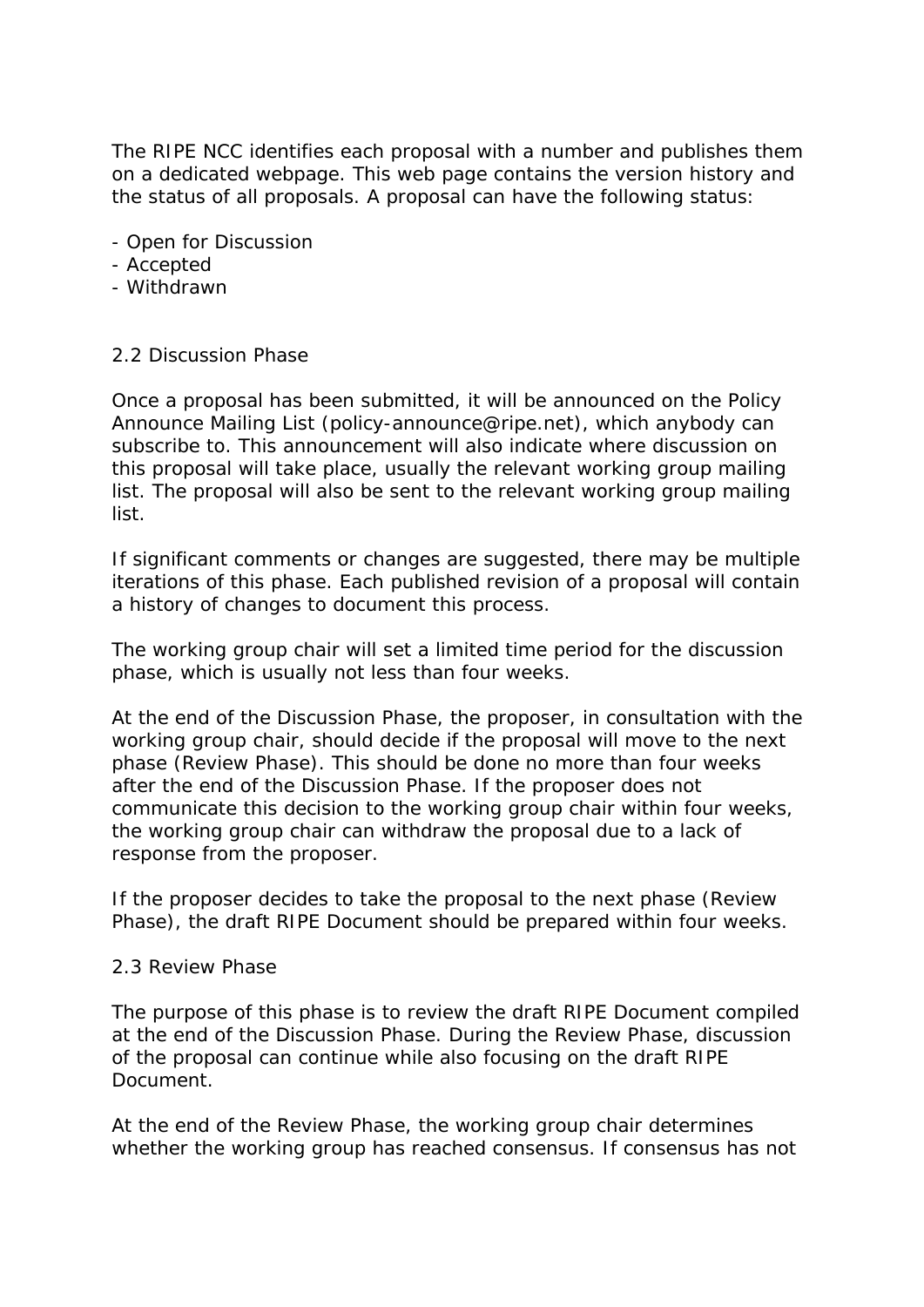been reached, then the proposer may decide to withdraw the proposal. Alternatively, the proposal may return to the Discussion Phase, which can result in new documentation.

The Review Phase should last for a maximum of four weeks.

## 2.4 Concluding Phase

<u>.</u>

If the working group chair determines that the working group has reached consensus at the end of the Review Phase, the Chair moves the proposal to a Last Call for Comments. The Last Call announcement is posted to the working group mailing list and to the Policy Announce Mailing List (policyannounce@ripe.net). Suggestions for any final changes or objections to the proposal can be sent to the working group mailing list during this phase.

The Last Call period lasts four weeks.

At the end of the Last Call period, the RIPE working group chairs will decide as a group whether consensus has been achieved. If there is no feedback from the community at this stage, this will likely be regarded as consensus.

If consensus has been achieved, the RIPE NCC will announce the decision of the RIPE working group chairs and, if necessary, implement the policy.

If consensus has not been achieved, the proposer (or anyone else) is free to return the proposal to the working group for further discussion.

<sup>&</sup>lt;sup>i</sup> Every RIPE working group has at least one chair (some working groups may have co-chairs). They are responsible for chairing discussions in the working group and, where necessary, making decisions in the Policy Development Process. <sup>ii</sup> A proposal can have more than one author.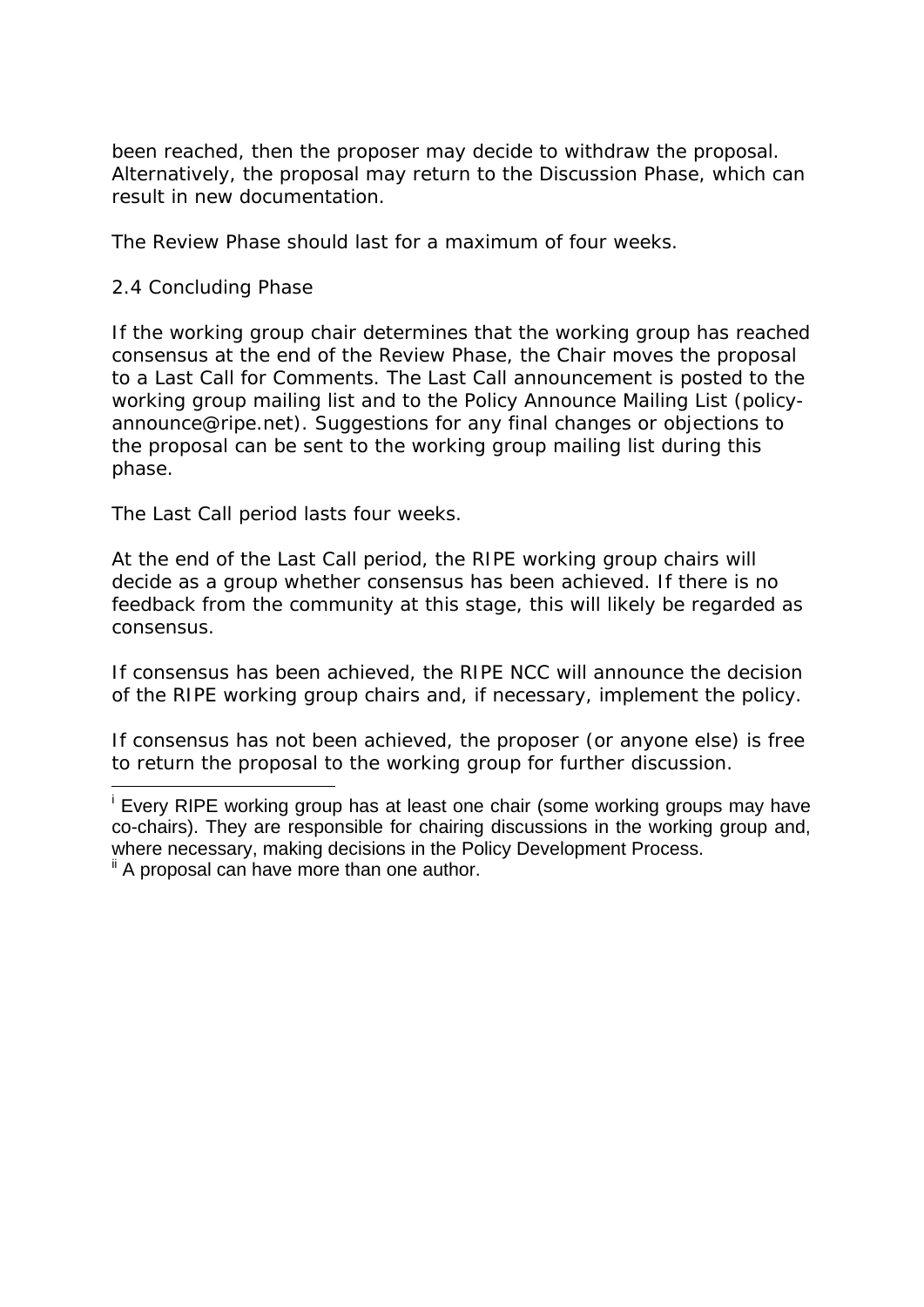## Appendix A: Policy Development Process Diagram

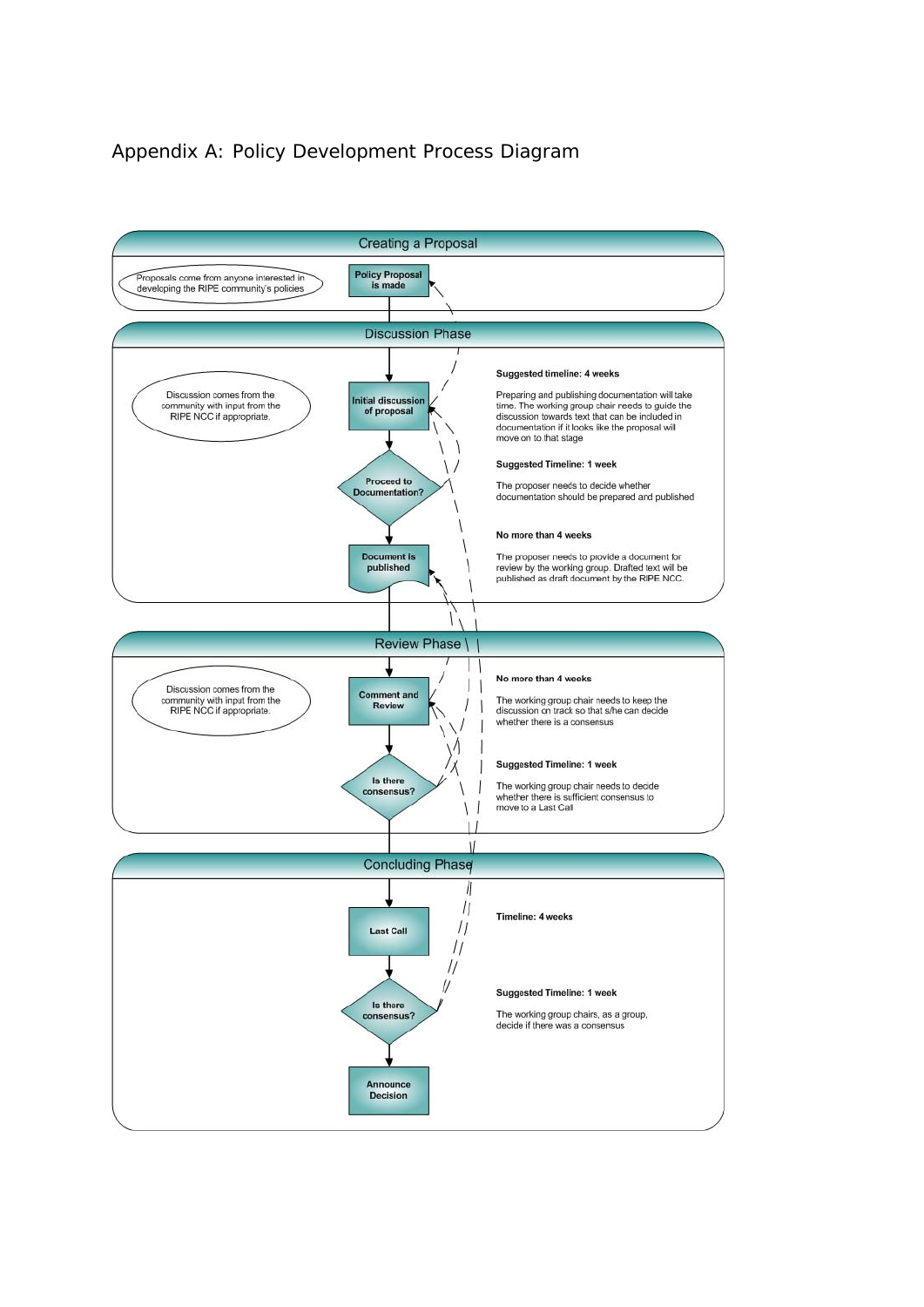Appendix B: Policy Proposal Template

- 1. Number (assigned by the RIPE NCC)
- 2. Policy Proposal Name:
- 3. Author
	- a. name:
	- b. e-mail:
	- c. organisation:
- 4. Proposal Version:
- 5. Submission Date:
- 6. Suggested RIPE WG for discussion and publication:
- 7. Proposal type:
	- a. new, modify, or delete.
- 8. Policy term:
	- a. temporary, permanent, or renewable.
- 9. Summary of proposal
- 10. Policy text
	- a. Current (if modify):
	- b. New:
- 11. Rationale:
	- a. Arguments supporting the proposal
	- b. Arguments opposing the proposal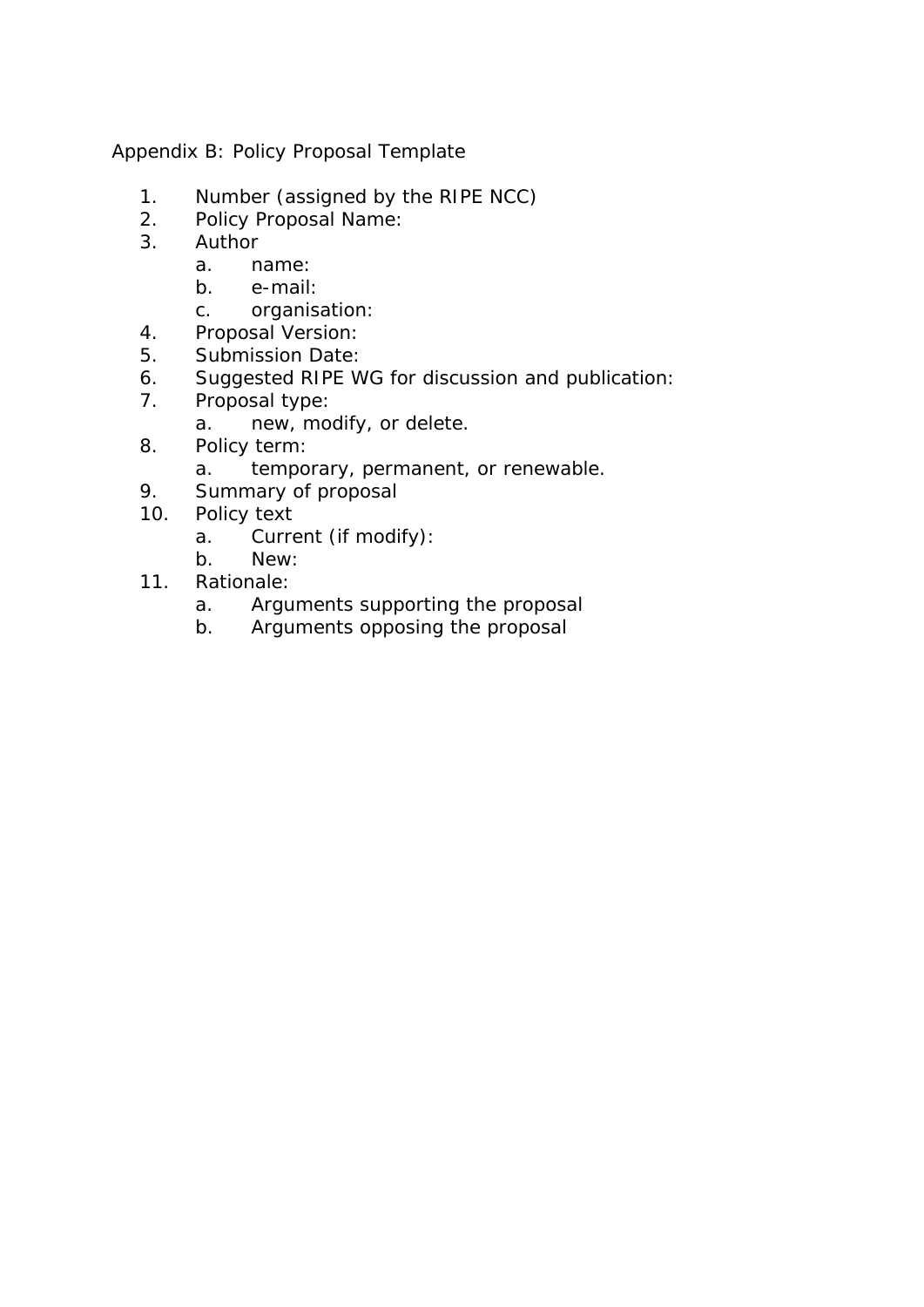# Appendix C: RIPE Policy Development Dispute Resolution

## 1. Introduction

This appendix specifies the procedures that shall be followed to deal with disputes regarding the PDP.

In each of the situations described in Section 3 of this appendix, the action being appealed is the decision to declare consensus or lack of consensus. One cannot appeal the merits of the policy proposal itself or its technical, political or legal grounds. These issues must be addressed in the PDP phases and should be taken into account by community members during discussion of the proposal.

## 2. Terminology

2.1 Working Group Chairs Collective

The term "working group chairs collective" refers to the chairs and cochairs of all current RIPE working groups, not including the current RIPE Chair.

2.2 Working Group Chair(s)

The term "working group chair(s)" refers to the current chair and cochairs of a working group.

3. Appealable Actions

3.1 Discussion Phase

If during the discussion phase a community member believes that her or his views have not been adequately considered, their first action should be to raise the issue with the working group chair(s) for consideration.

If the dispute cannot be resolved with the working group chair(s), the matter shall be brought to the attention of the working group chairs collective, which will vote for or against upholding the decision made by the working-group chair(s). The relevant working group chairs shall recuse themselves from any related discussion within the working group chairs collective.